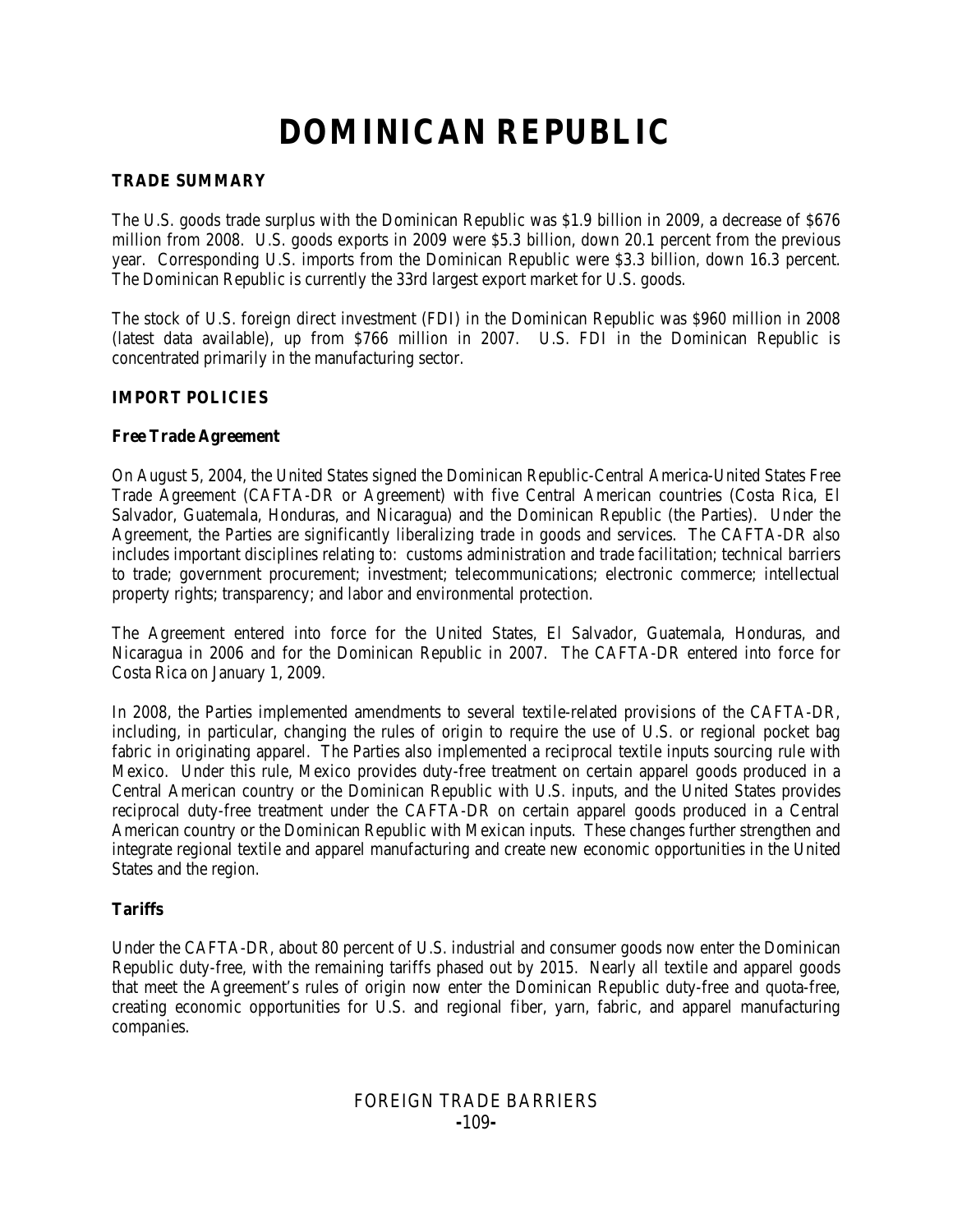Under the CAFTA-DR, more than half of U.S. agricultural exports enter the Dominican Republic dutyfree. The Dominican Republic will eliminate its remaining tariffs on nearly all agricultural goods by 2020. For certain agricultural products, tariff-rate quotas (TRQs) will permit some immediate duty-free access for specified quantities during the tariff phase out period, with the duty-free amount expanding during that period. Under the CAFTA-DR, the TRQs are to be made available for the entire calendar year, beginning on January 1 of each year. In 2009, the Dominican Republic did not make the TRQ on dry beans available until May. The United States has raised this concern with Dominican officials and is working to ensure that the Dominican government makes the CAFTA-DR TRQs available in a timely manner.

#### **Nontariff Measures**

The Dominican Republic's customs policies and procedures frequently provoke complaints by businesses, and arbitrary clearance requirements sometimes delay the importation of merchandise for lengthy periods of time. On July 1, 2001, the Dominican Republic agreed to apply the World Trade Organization (WTO) Agreement on Customs Valuation (CVA), whereby goods imported from WTO Members are assessed duties based on the transaction value, except under certain specified circumstances. The Dominican Republic requested and received a waiver from the WTO to exclude 31 items from application of the CVA. Duties on the excluded products are assessed on the basis of a minimum "reference value" assigned by the Dominican customs authority. However, U.S. exporters report that the Dominican customs authority has often used the list of reference values for products other than those covered by the WTO waiver.

On July 11, 2006, the Dominican customs authority announced that it would make adjustments to reference values due to high levels of undervaluation by businesses. Since that time Dominican importers and associations have complained to the U.S. Embassy that the Dominican customs authority has increased reference values for many products entering the country and refuses to accept an importer's commercial invoice as proof of the price paid and thus dutiable value. The United States has raised this issue with the Dominican customs authority each time it has been reported.

The 17 percent tax on the first *matricula* (registration document) for all vehicles, which was set by the government in 2006, remains in effect.

Under the CAFTA-DR, the Dominican Republic committed to improve transparency and efficiency in administering customs procedures, including the CAFTA-DR rules of origin. The Dominican Republic also committed to ensuring greater certainty and fairness in the administration of these procedures, and all the CAFTA-DR countries agreed to share information to combat the illegal transshipment of goods. On October 31, 2005, the United States and the Dominican Republic signed a Customs Mutual Assistance Agreement that allows customs officials to exchange information, intelligence, and documents designed to help prevent customs offenses. The agreement provides a basis for cooperation and investigation in the areas of trade fraud, money laundering, smuggling, export controls, and related security. The United States donated nonintrusive (X-ray) verification equipment that has upgraded and expedited the verification process. The Dominican customs authority is still in the process of expanding the project by either purchasing or leasing additional equipment, as well as through technical assistance.

#### **GOVERNMENT PROCUREMENT**

The CAFTA-DR requires that procuring entities use fair and transparent procurement procedures, including advance notice of purchases and timely and effective bid review procedures, for procurement

## FOREIGN TRADE BARRIERS